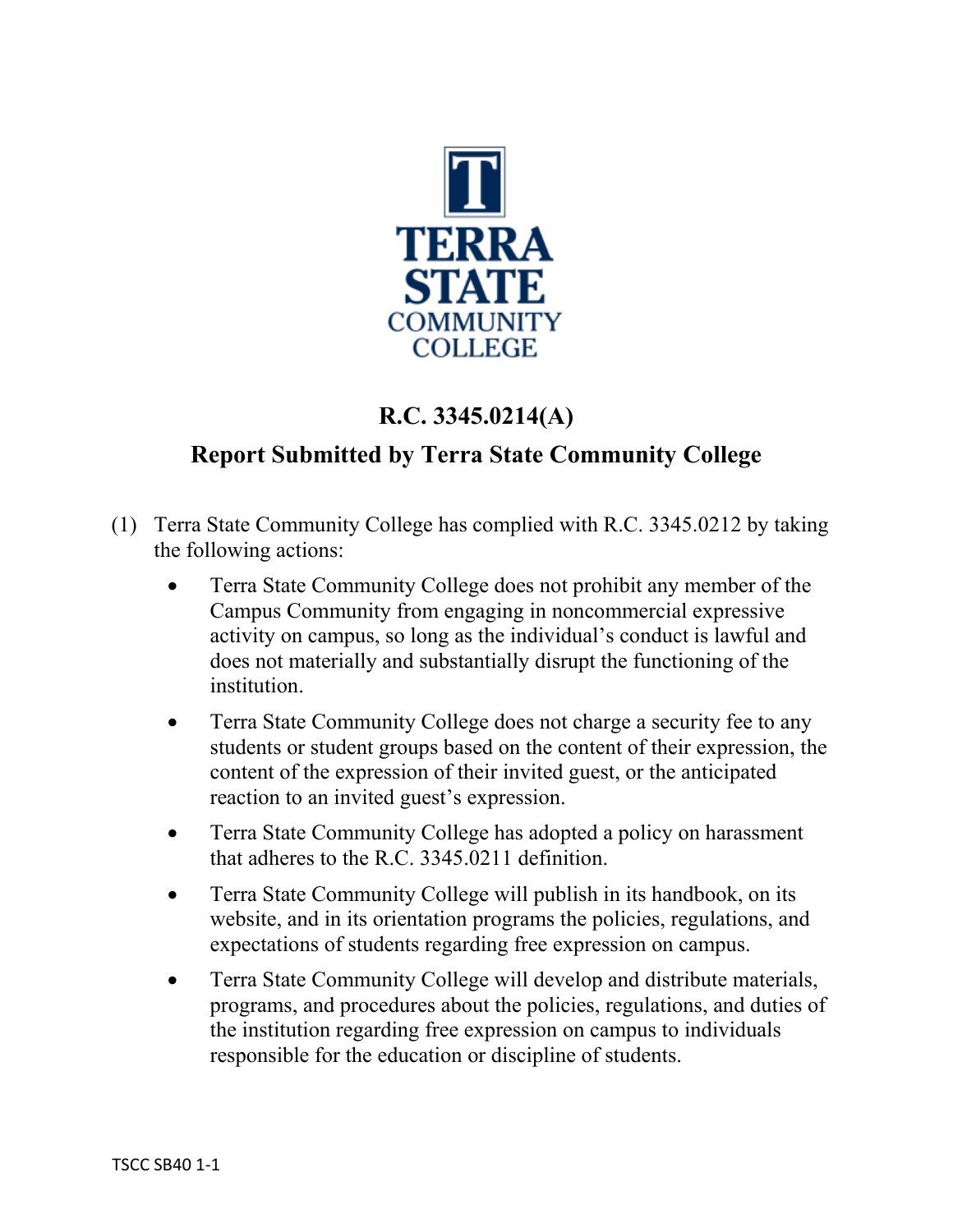- (2) Terra State Community College has complied with R.C. 3345.0213 by taking the following actions:
	- Terra State Community College does not limit Campus Community speech to "free speech zones" or designate Outdoor Areas of Campuses where expressive activities are prohibited.
	- Terra State Community College will publish criteria for view-point and content-neutral time, place and manner restrictions that provide for ample alternative means for expressive activity that allow for members of the campus community to spontaneously and contemporaneously assemble and distribute material.
- (3) Terra State Community College provides the following description of any barriers to or incidents of disruption of free expression occurring on campus, including attempts to block or prohibit speakers and any investigation of students or student groups on the basis of expression, including the nature of each barrier or incident and the disciplinary action, if any, taken against members of the campus community determined to be responsible for the barriers or incidents:
	- There have been no reported barriers to or incidents of disruption of free expression occurring on campus. There have been no attempts to block or prohibit speakers. There have been no investigations of any students or student groups on the basis of expression.
- (4) Terra State Community College provides the following information it finds necessary and appropriate for the public to evaluate whether the free expression rights for members of the campus community have been adequately protected.
	- Development of a Freedom of Speech and Expression Policy by the Terra State Community College Council for Academic and Student Affairs currently in progress.
	- General Public Complaint Policy and Form: [http://www.terra.edu/about\\_us/institutional\\_info\\_policies/complain](http://www.terra.edu/about_us/institutional_info_policies/complaint_policies.php) [t\\_policies.php](http://www.terra.edu/about_us/institutional_info_policies/complaint_policies.php)